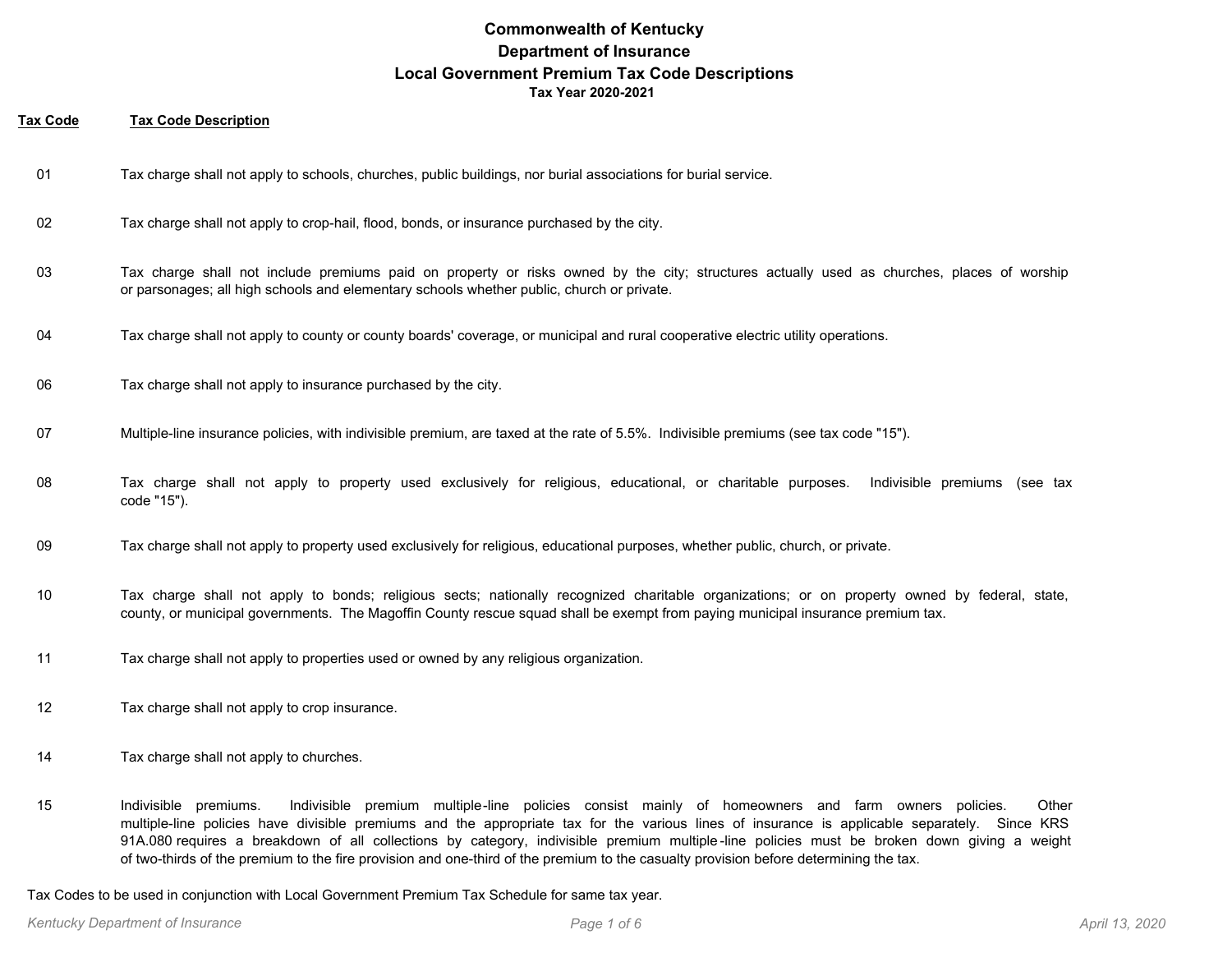#### **Tax Code Tax Code Description**

- 16 Tax charge shall not apply to property used exclusively for religious, educational or charitable purposes.
- 17 Tax charge shall not apply to doctors malpractice insurance.
- 18 Tax charge shall not apply to policies issued to governmental units and policies insuring the main location of all organized charities.
- Tax charge shall be 7% for non-commercial and 3% for commercial insurance. Tax charge shall not apply to insurance for cargo and product liability. 19
- Tax charge for automobile shall be 3% on private automobiles of natural persons residing within the corporate limits and 10% on automobile insurance not on private automobiles of natural persons. Tax charge shall not apply to medical malpractice for any resident or group; bonds; property used exclusively for religious or charitable purposes; or federal, state, county, or municipal governments. 20
- 21 Tax charge shall not apply on policies of group health insurance.
- This county tax has been imposed on all unincorporated areas within this county. Since all municipalities on the master list are incorporated, this tax will not apply to them. 23
- Tax charge shall not apply to premiums collected from all accredited schools and all organized religious organizations; i .e. churches, synagogues, and places where worship services are held on a regular basis; nor premiums paid to any state employee benefit fund created pursuant to KRS Chapter 18A. 24
- Tax charge shall not include premiums paid on property or risks owned by any federal, state, county, or municipal government, or any agency thereof; premiums paid on property or risks owned by any bona fide religious denomination or sect, or any nationally recognized charitable organization; any and all bonds or fiduciary, surety, or indemnity nature. 25
- 26 This city imposes a \$5.00 per policy minimum tax due quarterly.
- Tax charge shall not apply to property used exclusively for religious, educational, or charitable purposes, or property owned by the city . Indivisible premiums (see tax code "15"). 27
- 28 Tax charge shall not apply to the city, its officers, agents, or employees while acting in official capacity.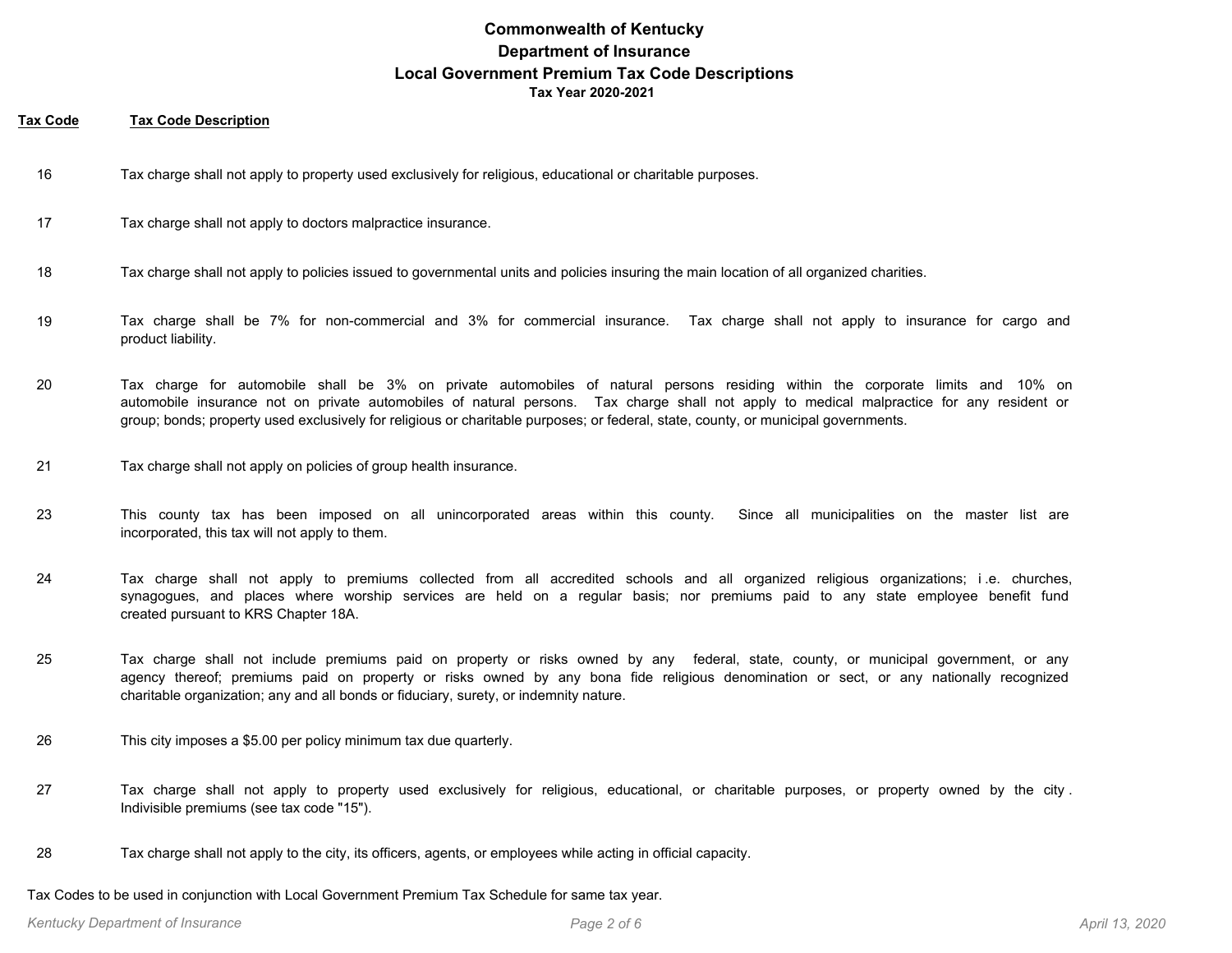### **Tax Code Tax Code Description**

- 29 Tax charge shall not apply to buildings used exclusively for public worship.
- 30 This county exempts crop insurance.
- 31 Tax charge includes all incorporated and unincorporated areas of the county except for the incorporated area of Maysville.
- 32 The city of Millersburg \$5.00 minimum fee shall refer to life only.
- Tax charge shall not include premiums received for insuring the city of Radcliff against any or all liability insurance for city owned property or vehicles. 33
- 35 This tax shall not apply to premiums received on non-licensed farm equipment and agricultural related endorsements.
- Fleming County premium tax shall not apply to the following: (1) premiums for non-licensed farm equipment insurance; (2) premiums for cargo or product liability insurance; (3) premiums for physician malpractice; (4) premiums for general liabilty insurance to companies and / or businesses with five or more full time employees who work at least forty hours per week; (5) premiums for general liability insurance for umbrella and excess liability policies required to obtain licenses and permits to do interstate and intrastate transit of freight; (6) premiums for property and risk insurance for property owned by the county, city, churches, parsonages, schools and fire departments. 36
- 39 Any license fee or tax imposed upon premium receipts shall not include premiums received from churches or religious organizations.
- Excludes any license fee or tax imposed upon premium receipts for property used exclusively for religious, educational or charitable purposes. 40
- There is imposed upon each company issuing life insurance within the corporate limits of the city, a minimum fee of \$ 25 when the percentage fees are less than \$100. 41
- Excludes premiums received for: extended care policies, premiums for crop hail insurance, premiums for non -licensed farm equipment insurance, premiums for cargo or product liability insurance, premiums for malpractice insurance (all types), premiums for general liability insurance for umbrella and excess liability policy required to obtain licenses and permits to do interstate and intrastate transit of freight; and premiums for property and risk insurance for property owned by the county, city, churches, personages, schools, and fire departments. 42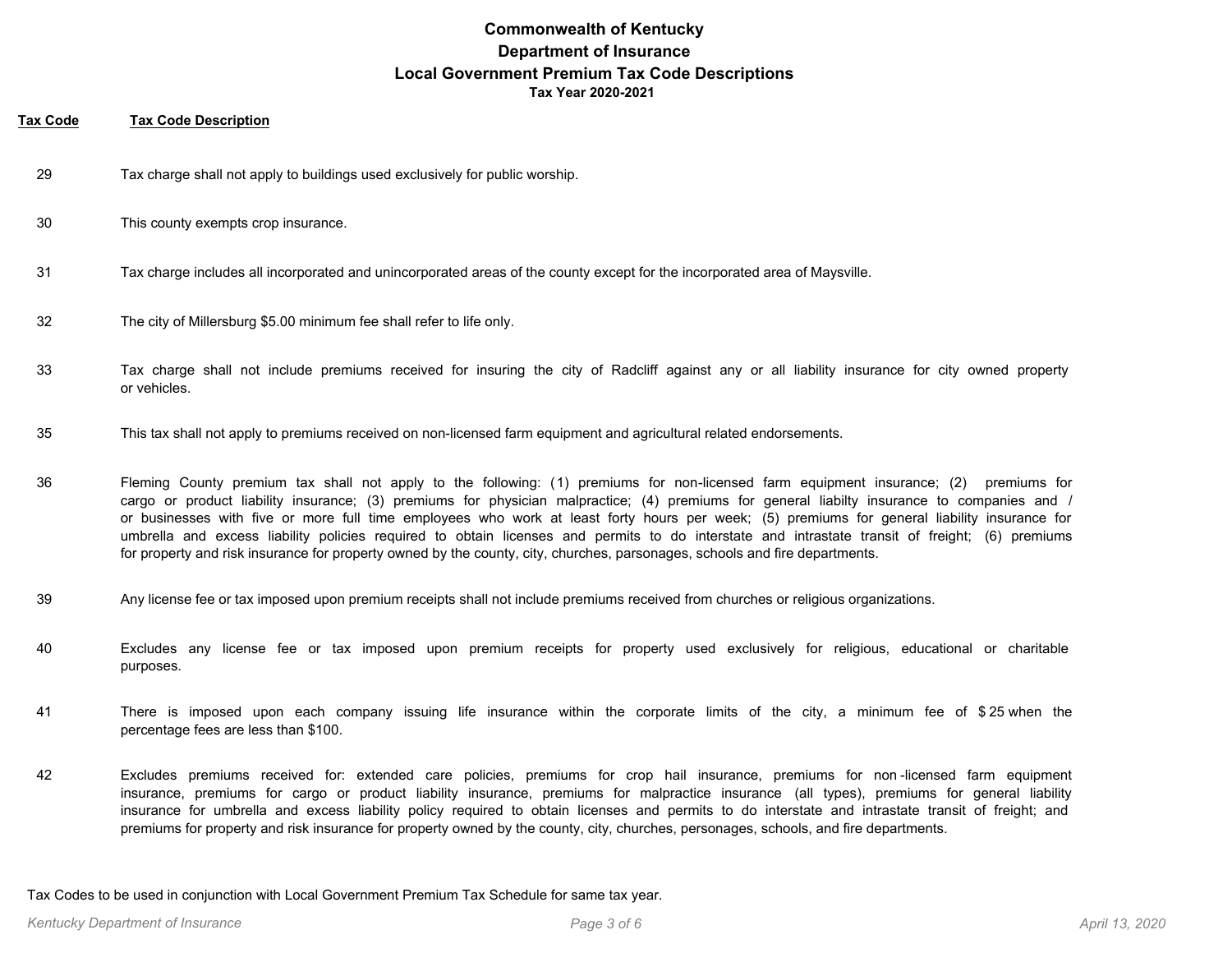### **Tax Code Tax Code Description**

- No license fee or tax imposed upon premium receipts shall apply to the following: health insurance, life insurance, crop insurance, vehicles licensed at 38,000 lbs. or greater; provided only those premiums attributed to such vehicles are hereby exempted; any and all insurance policies paid by any volunteer fire department; any and all insurance policies paid by Green County Fiscal Court. 43
- 44 12% rate will revert to a 10% rate on July 1, 2021.
- There is hereby imposed a minimum tax of five dollars per policy, regardless of the amount of premium paid, on all life insurance policies . The five dollar minimum tax shall only apply to life insurance policies. 45
- 46 The credit for the city of Milton taxes against Trimble County taxes shall not apply to health insurance.
- 47 Policies of group health insurance provided for City of Hodgenville employees are exempt.
- Tax charge shall not apply to policies insuring churches and other religious organizations or any property, both real and personal, owned exclusively by a church or religious organization. 48
- 49 This tax has a sunset date of December 31, 2018. On that date the tax will be repealed.
- Tax charge shall not apply to: (A) Premiums recieved for insuring employees against liability for personal injuries to their employees, or the death of their employees, caused thereby, under provisions of the Workers' Compensation Act. ( B) Premiums for policies of health insurance. (C) Premiums for extended care policies. (D) Premiums for annuities. (E) Premiums for federal flood insurance. (F) Premiums for surety or preformance bonds. (G) Premiums for crop hail insurance. (H) Premiums for non-lincensed farm equipment insurance. (I) Premiums for cargo or product liability insurance. (J) Premiums for malpractice (all types) insurance. (K) Premiums for life insurance. (L) Premiums for general liability insurance for umbrella and excess liablility policy required to obtain licenses and permits to do interstate and intrastate transit of freight. (M) Premiums for property and risk insurance for property owned by the county, city, churches, parsonages, school and fire departments. 50
- 51 Tax is imposed only on unincorporated areas of the County.
- Ten (10) percent for auto insurance premium tax on Motor Vehicles for the transportation of property, including U -Drive-Its and automobile utility trailers with the capacity of more than 18,000 lbs 52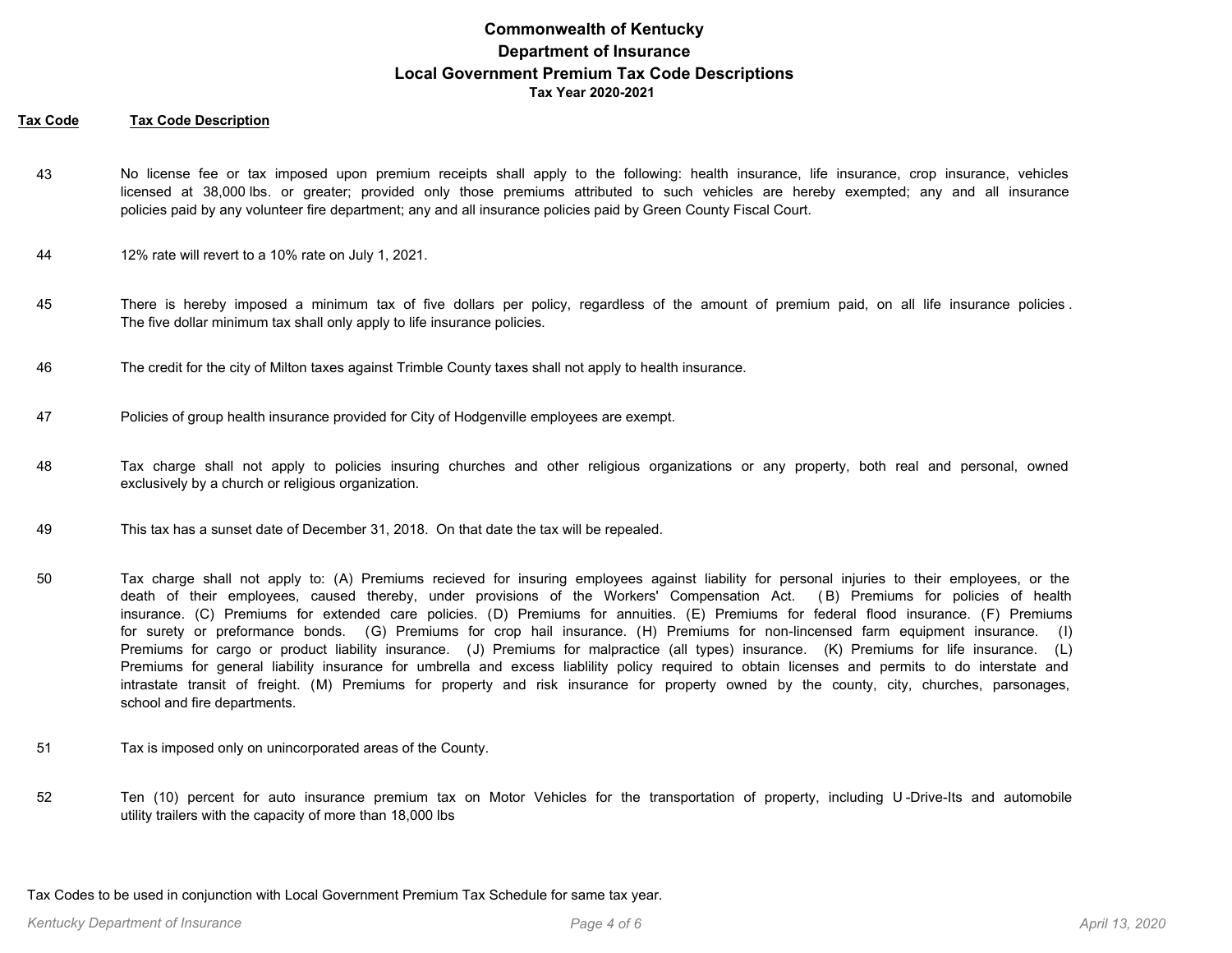#### **Tax Code Tax Code Description**

This county tax is imposed pursuant to KRS 91A:080 (7/13/90), and is imposed on all areas of the county. KRS 91A.080 (7/13/90) allows insurance companies to credit city license fees or taxes against the same license fees or taxes levied by the county. For reporting purposes, where the city has the same or higher tax rate, report to the city on premiums collected for risks located within the city, and no report is necessary to the county on those premiums. However, where the city tax is less than the county tax, a report must be sent to the city and a credit taken using Form LGT-142, and the balance due, paid to the county. See Form LGT-142 for instructions. A

For this schedule, there are 9 counties that need an LGT-142 filed: (Bullitt County-City of Fox Chase, City of Hebron Estates, City of Hillview, City of Hunters Hollow, City of Lebanon Junction, City of Mount Washington, City of Pioneer Village, City of Sheperdsville ); (Hopkins County-City of Dawson Springs [Life Only], City of St. Charles [Life Only], City of White Plains [Life Only]); (Meade County-City of Ekron [Except Health & Life]); (Pulaski County-City of Science Hill [Except Health]); (Menifee County-City of Frenchburg [Except Health & Life]); (Trimble County-City of Milton [Except Health]); (Henderson County-City of Robards); (Floyd County-City of Wheelwright [Health Only], City of Prestonsburg [Life Only]; (Knott County-City of Hindman [Except Health & Life]).

- Includes all incorporated and unincorporated areas of the county in which the license fees or taxes were implemented prior to July 13, 1990. Generally, insurers that pay license fees or taxes under KRS 91A:080 are permitted to credit city license fees or taxes against the same license fees or taxes levied by the county only "...when the license fees or taxes are levied by the county on or after July 13, 1990." The status of "grandfathered", applies only to counties in which the taxes were levied prior to July 13, 1990. Therefore, premiums collected on risks located within the cities of the 'grandfathered' counties must also be reported and remitted to the respective counties, using Form LGT-141. For this schedule, there are three counties this applies to: (Anderson County--City of Lawrenceburg); (Fulton County--City of Hickman and City of Fulton); (Washington County--City of Springfield). B
- County means all incorporated and unincorporated areas of Pulaski County, except the incorporated areas of the cities of Somerset, and Burnside. C
- This is an Urban County Government, which combines the city of Lexington and the county of Fayette into one government. This means that there is only one (1) tax payable to the Lexington-Fayette Urban County Government. Livestock and war risk are excluded from the local government premium tax in this county. D
- This county tax has been imposed on all unincorporated areas within this county. Since all municipalities on this master list are incorporated, this tax will not apply to them. This county tax was implemented prior to July 13, 1990; therefore, insurance companies may not take the city credits pursuant to KRS 91A:080 7/13/90. E
- F This city exempts all administrative agencies of that city.
- G Tax charge shall not apply to any policy purchased by the city or any emergency service organization.